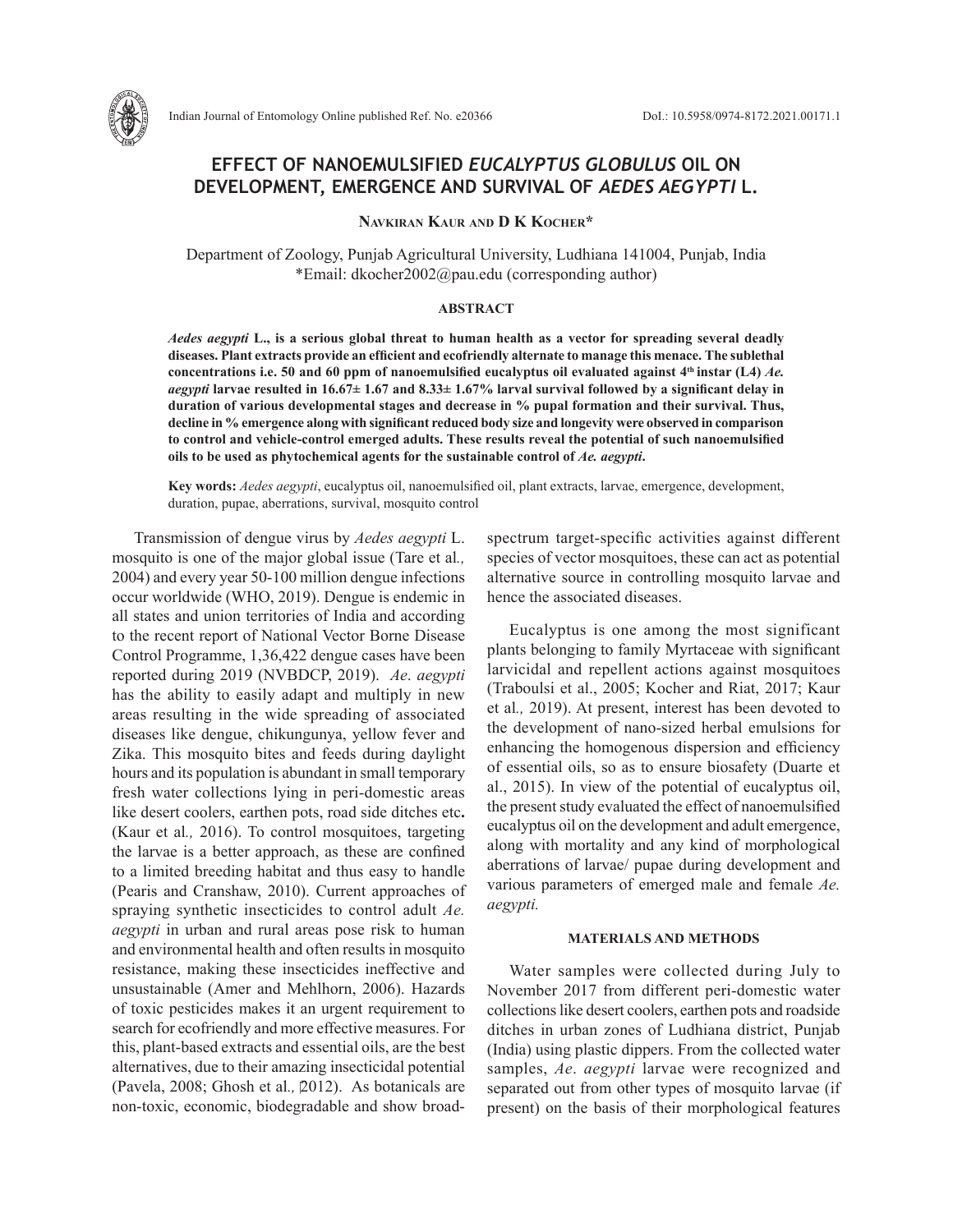following the standard keys (Becker et al., 2010; Andrew and Bar, 2013). Stable nanoemulsified oil was formulated using *Eucalyptus globulus* oil and non-ionic surfactant (Tween-20) by mixing in the ratio 1:2. In a previous study, 70 ppm of the prepared stable nanoemulsified *E. globulus* was reported as lethal concentration against 4<sup>th</sup> instar larvae of *Ae*. *aegypti* (Kaur et al*.,* 2019). Therefore, two sublethal concentrations ie 50 and 60 ppm of this stable nanoemulsified oil were selected. Twenty, *Ae*. *aegypti*  larvae at 4th instar were exposed to 50 and 60 ppm of the prepared nanoemulsified *E. globulus* oil along with a vehicle-control set (having Tween-20 in de-chlorinated water in same ratio as treatment set) and a control set (having 250 ml de-chlorinated water only). All the sets were run in triplicate and larvae were adequately fed with mixture of dog biscuits and yeast properly ground in the ratio of 3:1 (2 mg/100 ml) (Mavundza et al., 2013). The experimental beakers were kept in B O D. incubator at  $26 \pm 2$  °C. When 4th instar larvae (L4) moulted into pupae, the mouth of beakers were covered with muslin cloth along with tightly bound rubber to avoid the escape of adult mosquitoes. After emergence, the beakers (containing emerged adults) were placed in mosquito rearing cages and fed with 10% sugar solution kept on cotton swabs.

Observations recorded in treated, vehicle-control and control sets were; % larval survival, % pupal formation (out of the survived larvae) and % emergence of adults (male and female mosquitoes emerged out of the survived pupae), time taken during different developmental stages (from  $4<sup>th</sup>$  instar larvae to pupa formation and pupa to adult formation), adult body size of emerged male and female mosquitoes (total body length along with measurement of different body parts like; proboscis, wings and abdomen) and longevity of adult male and female mosquitoes in terms of days. Data were statistically analyzed with SPSS statistical software version 16 by comparing treated sets with control and vehicle-control sets using ANOVA (Duncan multiple range test, p=0.05).

# **RESULTS AND DISCUSSION**

**Effect of sublethal concentrations:** The nanoemulsified *E. globulus* oil when evaluated with 20 nos. of 4th instar *Ae. aegypti* larvae revealed that in control and vehicle-control sets, 100% survival was observed along with 100% emergence of pupae and adults. However, exposure of larvae to sublethal concentrations significantly reduced % larval survival to  $16.67 \pm 1.67$  and  $8.33 \pm 1.67$ % after treatment with 50 and 60 ppm, respectively. As all the survived larvae got transformed into pupae, % pupal recovery was same as the survived larvae in all of the experimental sets (Table 1). However, these treatments further resulted in non-significant pupal mortality, along with certain morphological deformities (Fig. 1). Adult emergence also got significantly reduced, as only  $13.33 \pm 1.67$  and 5.00± 2.89% adults emerged, respectively in 50 and 60 ppm treated sets (due to larval and pupal mortality during development). Secondary metabolites of many plant species show effect on growth and development in various life stages of mosquitoes like inhibiting moulting, morphological abnormalities and mortality specially during molting process (Shaalan et al., 2005). Plant extracts also show a juvenile hormone analogue action, producing some morphogenetic abnormalities in treated larvae like larval-pupal intermediates, decolorized and extended pupae and incomplete emerged adults (Sujatha et al., 1998). Thus, it might be possible that properties of phytochemicals from eucalyptus extracts have produced morphological abnormalities that resulted in failure/ less number of pupal survival and moulting to adults. Abnormalities at pupal stage of Ae. albopictus are known- for eg., Zuharah et al. (2016) after exposure to  $LC_{\rm so}$  dose of Ipomoea cairica extract. Similarly, Thakur and Kocher (2018) also observed the influence of mixed crustaceans on mortality of developmental stages of *Ae. aegypti* and significant decline in % survival of pupae and emergence of the adults.

Considering the effect of treatment on development period, treatment of *Ae. aegypti* larvae with 50 and 60 ppm of nanoemulsfied *E. globules* oil resulted in delaying of their overall development. In control and vehicle-control sets total time taken from L4 larval stage till the emergence of adult was found to be  $4.67\pm$ 0.44 and  $5.17\pm 0.17$  days, respectively; however, it got significantly delayed to  $6.63 \pm 0.33$  and  $6.83 \pm 0.44$ days, after exposure to 50 and 60 ppm, respectively (Table 1). In comparison to control and vehicle-control sets nanoemulsified eucalyptus oil treatment showed significant hampering effect specifically during the development of L4 stage to pupa, however a nonsignificant effect was observed in the time taken from pupae to emergence of adults (Table 1). Sutiningsih et al*.* (2017) also observed delay in *Ae. aegypti* larval development after their exposure to a biolarvicide extracted from leaves of *Bruceine* spp. Inhibition effect on development of *Ae. aegypti* larvae by treatment with seaweed extracts is known earlier (Yu et al*.,* 2015). The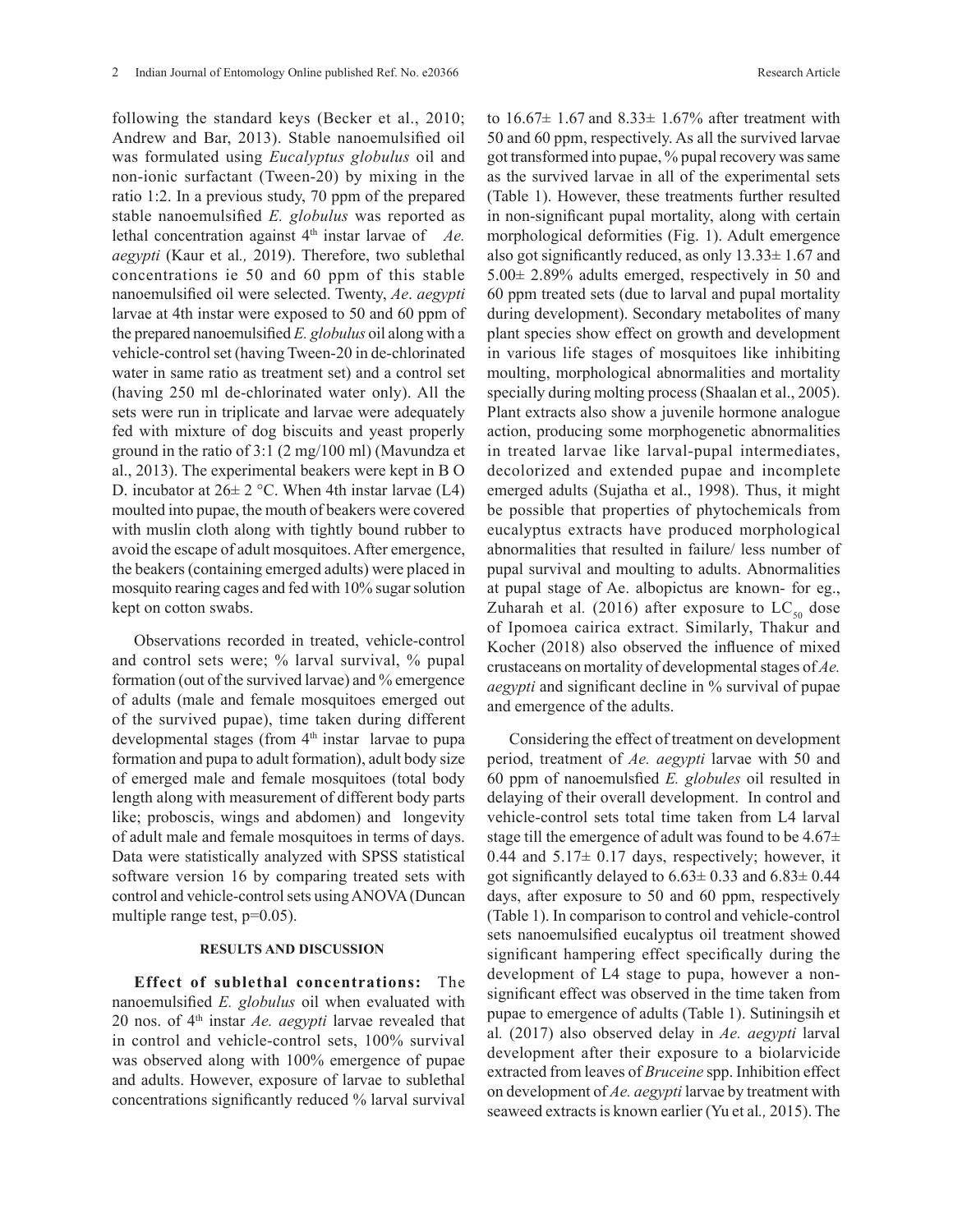| Oil conc.<br>(ppm) |                                                              |                                                                          |                                                   | Parameters (%)                       |                                        |                                         | Developmental period (days)               |                |                              |
|--------------------|--------------------------------------------------------------|--------------------------------------------------------------------------|---------------------------------------------------|--------------------------------------|----------------------------------------|-----------------------------------------|-------------------------------------------|----------------|------------------------------|
|                    | after 48 hr of<br>exposure<br>survival<br>$(n=20)$<br>Larval | formation<br>survived<br>(out of<br>larvae)<br>Pupal                     | mortality<br>(out of<br>formed<br>pupae)<br>Pupal | Total adult<br>emergence<br>$(n=20)$ | emerged<br>(out of<br>adults)<br>Males | emerged<br>Females<br>out of<br>adults) | L <sub>4-Pupa</sub>                       | Pupa-<br>adult | (L4-Adult)<br>Total          |
| (Control)          | $100 \pm 0.00$ <sup>c</sup>                                  | $100 \pm 0.00^{\circ}$                                                   | $0.00^{\circ}$                                    | $100 \pm 0.00^{\circ}$               | 51.67 $\pm$ 4.41 <sup>a</sup>          | $48.33 \pm 4.41$ <sup>2</sup>           | $3.33 \pm 1.67^a$ 0.17 <sup>a</sup>       |                | $4.67 \pm 0.44$ <sup>a</sup> |
| (Vehicle-Control)  | $100 \pm 0.00$ <sup>c</sup>                                  | 0.00 <sup>e</sup><br>1001                                                | $0.00^{\circ}$                                    | $100 \pm 0.00$ <sup>c</sup>          | $51.34 \pm 4.42$ <sup>a</sup>          | 48.66±4.39ª                             | $3.17 \pm 1.67^a$                         | $0.16^{a}$     | $5.17 \pm 0.17^a$            |
|                    | $16.67 \pm 1.67^{\circ}$ $16.67 \pm$                         |                                                                          | $1.67^{\circ}$ 19.33 ± 9.95 <sup>a</sup>          | $13.33 \pm 1.67^b$                   | $50.00 \pm 9.82$ <sup>a</sup>          | $50.00 + 9.82$ <sup>a</sup>             | $4.50 \pm 0.29^b$                         | $0.17^{a}$     | $6.63 \pm 0.33^b$            |
| 60                 |                                                              | $8.33 \pm 1.67^{\circ}$ $8.33 \pm 1.67^{\circ}$ $21.03 \pm 2.03^{\circ}$ |                                                   | $5.00 \pm 2.89$ <sup>a</sup>         | $47.67 \pm 8.37^a$                     | $52.33 \pm 9.33$ <sup>a</sup>           | $4.83 \pm 0.17^{\circ}$ 0.29 <sup>a</sup> |                | $6.83 \pm 0.44^b$            |



 Fig. 1: Morphological changes in pupa moulted from larvae exposed with sublethal concentration (50 ppm) Fig. 1: Morphological changes in pupa moulted from larvae exposed with sublethal concentration (50 ppm) Fig. 1. Morphological changes in pupa moulted from larvae  $\begin{bmatrix} 8 \\ 2 \\ 3 \end{bmatrix}$  eurolyptus oil (control on left side (a) and treated on right side exposed with sublethal concentration (50 ppm) of nanoemulsified (b)) (4x)

mechanism by which eucalyptus oil suppresses larval growth and development is likely due to its inhibitory effect on feeding, and acting like an antifeedant. Such antifeedant compounds do not directly kill, expel or entrap insects, but inhibit feeding activity and decrease the growth rate of larvae (Dono et al., 2002).

When effect on body size and longevity of emerged *Ae. aegypti* was studied it was observed that treatment with sublethal concentrations of nanoemulsified eucalyptus oil resulted in significant reduction of the total body length. Males of control and vehicle-control sets were found to have  $2.53\pm0.03$  and  $2.51\pm0.02$  mm body length, which got significantly reduced to  $2.33\pm$ 0.01 and  $2.21 \pm 0.01$  mm, respectively after treatment with 50 and 60 ppm of nanoemulsified eucalyptus oil. Similarly, in emerged females the exposure of 50 and 60 ppm resulted in significant reduction of their body length. Even reduction in other body parts like size of proboscis, wing length and abdomen size was observed in both the sexes (Table 2; Fig. 2). The longevity of emerged *Ae. Aegypti* when observed, under laboratory conditions, male and female mosquitoes emerged from the control and vehicle-control sets, were having similar lifespan. But, those emerged from the treated sets (50 and 60 ppm of nanoemulsified eucalyptus oil) showed a significantly shorter lifespan; female survived for more days than males in all experimental sets. Body size is a parameter related to the survival of mosquitoes directly or indirectly. Of the various body parts, size of wing is of great significance as reduction in wing length is a morphological abnormality caused by plant phytochemicals in *Ae. aegypti* (Rohani et al., 2001). Wing length is also known to be directly related to body size, as smaller the wing length, smaller the body size; and the small sized *Ae. aegypti* with shorter wings are unable to fly long distance migration and exhibit reduced blood feeding success, thus most likely mosquito tends to die before reaching hosts due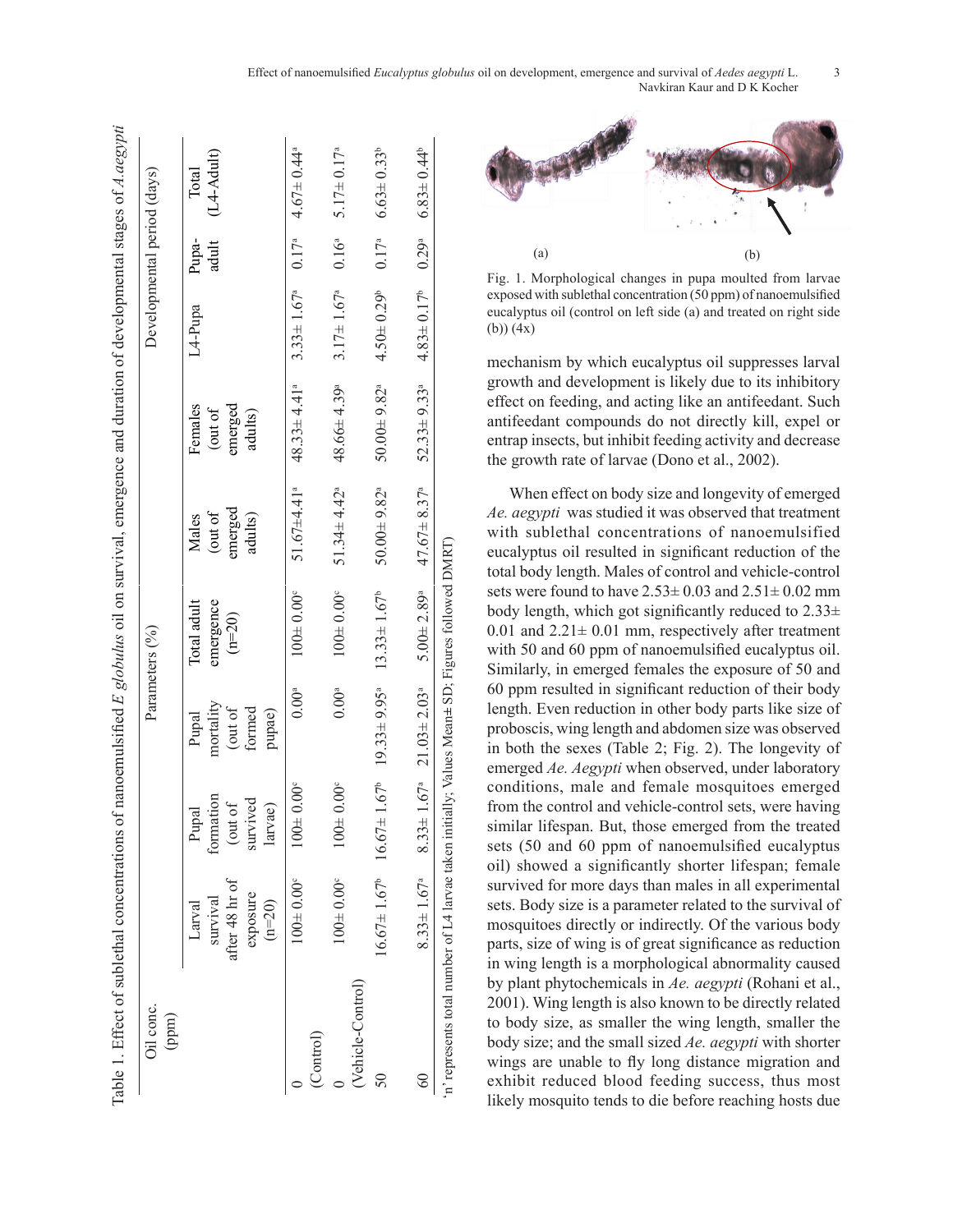|                   | Body measurements of emerged mosquitoes (mm) | Adult longevity              |                              |                              |                                       |
|-------------------|----------------------------------------------|------------------------------|------------------------------|------------------------------|---------------------------------------|
| Oil conc. (ppm)   | Proboscis                                    | Wing                         | Abdomen                      | Total body<br>length         | (Number of<br>days adult<br>survived) |
| Male              |                                              |                              |                              |                              |                                       |
| $\theta$          | $0.87 \pm 0.17$ °                            | $1.89 \pm 0.01^{\rm b}$      | $1.66 \pm 0.12$ <sup>c</sup> | $2.53 \pm 0.03$ °            | $14.33 \pm 0.33^b$                    |
| (Control)         |                                              |                              |                              |                              |                                       |
| $\theta$          | $0.85 \pm 0.01$ °                            | $1.89 \pm 0.01^{\rm b}$      | $1.65 \pm 0.01$ °            | $2.51 \pm 0.02$ <sup>c</sup> | $13.00 \pm 0.58$ <sup>b</sup>         |
| (Vehicle-Control) |                                              |                              |                              |                              |                                       |
| 50                | $0.77 \pm 0.01^b$                            | $1.53 \pm 0.02^{\text{a}}$   | $1.55 \pm 0.15^{\circ}$      | $2.33 \pm 0.01^b$            | $11.00 \pm 0.58$ <sup>a</sup>         |
| 60                | $0.61 \pm 0.01^{\text{a}}$                   | $1.47 \pm 0.02^{\text{a}}$   | $1.59 \pm 0.01^b$            | $2.21 \pm 0.01^a$            | $10.67 \pm 0.66$ <sup>a</sup>         |
| Female            |                                              |                              |                              |                              |                                       |
| $\theta$          | $1.21 \pm 0.01^b$                            | $2.26 \pm 0.02$ <sup>c</sup> | $2.23 \pm 0.01$ °            | $3.45 \pm 0.01$ <sup>c</sup> | $23.67 \pm 0.88$ <sup>c</sup>         |
| (Control)         |                                              |                              |                              |                              |                                       |
| $\theta$          | $1.24 \pm 0.01^b$                            | $2.26 \pm 0.01$ °            | $2.21 \pm 0.18$ °            | $3.44 \pm 0.02$ <sup>c</sup> | $23.00 \pm 0.58$ bc                   |
| (Vehicle-control) |                                              |                              |                              |                              |                                       |
| 50                | $0.86 \pm 0.01$ <sup>a</sup>                 | $1.82 \pm 0.02^b$            | $1.86 \pm 0.01^b$            | $2.71 \pm 0.02^b$            | $21.00 \pm 0.57$ <sup>b</sup>         |
| 60                | $0.83 \pm 0.01$ <sup>a</sup>                 | $1.75 \pm 0.02^{\text{a}}$   | $1.75 \pm 0.01^{\circ}$      | $2.59 \pm 0.01$ <sup>a</sup> | $17.33 \pm 0.67$ <sup>a</sup>         |

Table 2. Effect of sublethal concentrations of nanoemulsified *E. globulus* on body measurements and longevity of adult *Ae. aegypti*

Values Mean**±** S.D; Figures followed with different superscripts indicate significant difference with respect to control and vehicle-control sets (p<0.05, DMRT).



Fig. 2. Changes in length of various body parts of adult *Ae. aegypti* female due to treatment with sublethal concentration (50 ppm) of nanoemulsified eucalyptus oil (control on left side and treated on right side) (4x) (a) Proboscis; (b) Abdomen; (c) Wing